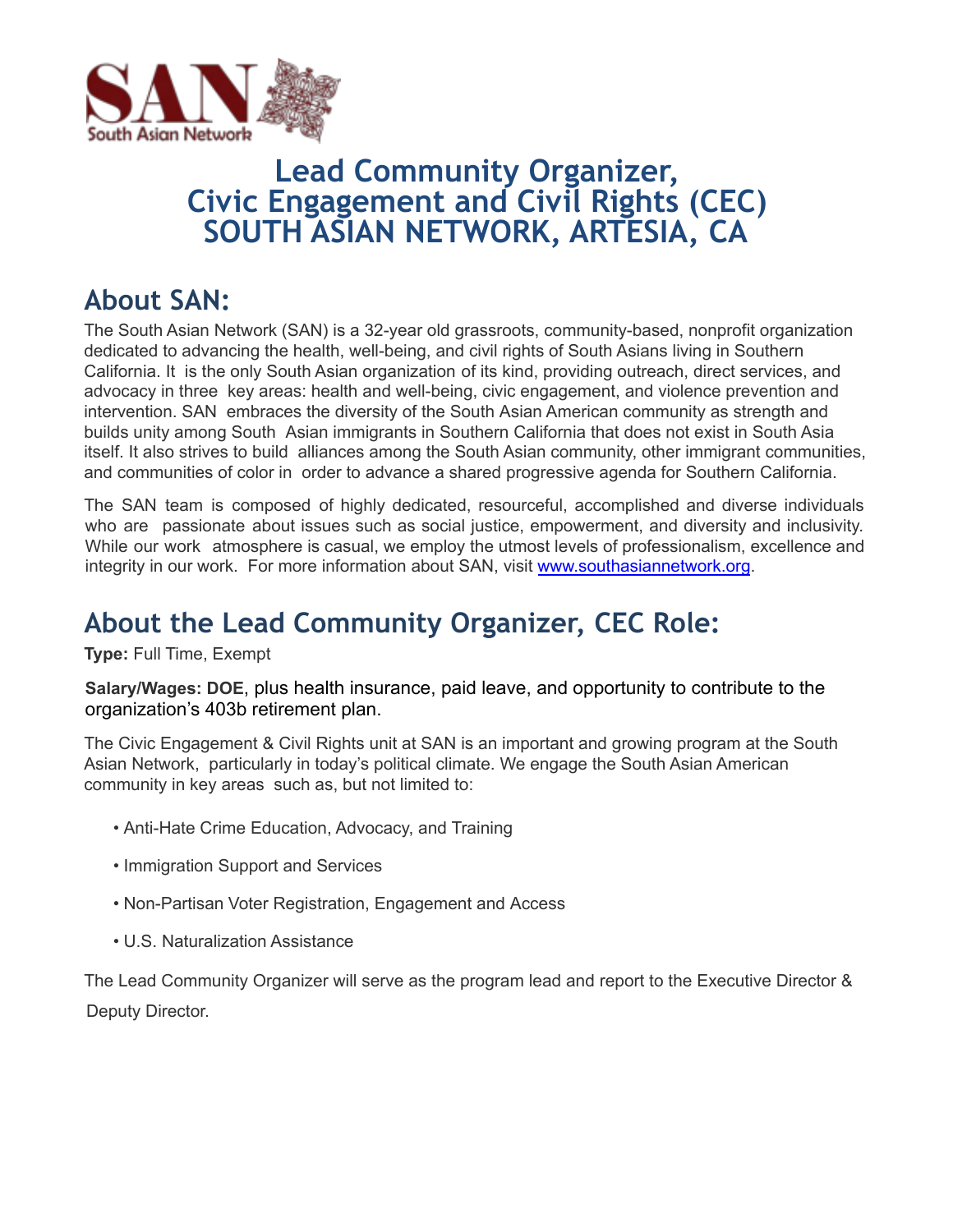### **POSITION RESPONSIBILITIES:**

This position is funded through a contract with the California Department of Social Services - Stop The Hate Program for Survivors and Prevention to provide education and support services to address the growing hatred and hate crimes against the South Asian community. Providing assistance to community members on pertinent civil rights issues such as discrimination, hate crimes and profiling.

The responsibilities of Lead Community Organizer will include, but are not limited to:

- Anti-Hate crime education, awareness, prevention & intervention
	- Prevention
		- Individual and community safety planning
		- Education and outreach in community and religious centers, senior service centers, student groups in schools and colleges throughout Southern California.
		- Coordinate arts based wellness and community healing workshops (with MH Unit)
		- Provide bystander intervention and de-escalation training to faith and community leaders so that they will in turn educate their communities and congregations
		- Work across racial groups and other impacted populations to strengthen alliances and promote understanding; create partnerships
		- Host community town halls with other BIPOC community leaders to address hate, gain knowledge and share best practices
		- Create anti-hate educational materials and resources in multiple formats (print +video+social media) and in multiple languages (Hindi, Urdu, Bangla, Punjabi).
		- Develop educational curriculum about the elements of hate incidents and hate crimes, services for survivors, and the rights of survivors
		- Organizing educational and healing workshops on hate violence in diverse communities.
	- Intervention
		- Community crisis response/support
		- Represent SAN in anti-hate crime forums, round tables, etc
		- Collect and analyze hate crime data, culminating in an annual report
	- Direct Services
		- Liaise with SAN's MH Program to support hate-crime victims/survivors
		- Referral support to legal services &/or law enforcement and partner organizations

#### ADDITIONAL RESPONSIBILITIES:

- Organize South Asian community to build power in public square
- Train South Asian community in Civic Engagement-101
- Build relationships with student groups, Community Centers and Places of Worship
- Build collaborative partnerships with BIPOC organizations doing Civic Engagement work
- Develop and implement non-partisan voter registration and engagement programming
- Assisting undocumented South Asians, in the form of one-on-one counseling and legal referrals.
- Support advocacy efforts at local, state, and national levels on behalf of South Asian immigrants.
- Working closely with the outreach coordinator to recruit and train volunteers and interns for the Civil Rights Unit.
- Maintaining and tracking data, monitoring and analyzing trends, community needs, and overall impact of CEC program.
- Serving as an effective ambassador and thought leader of the South Asian Network and the